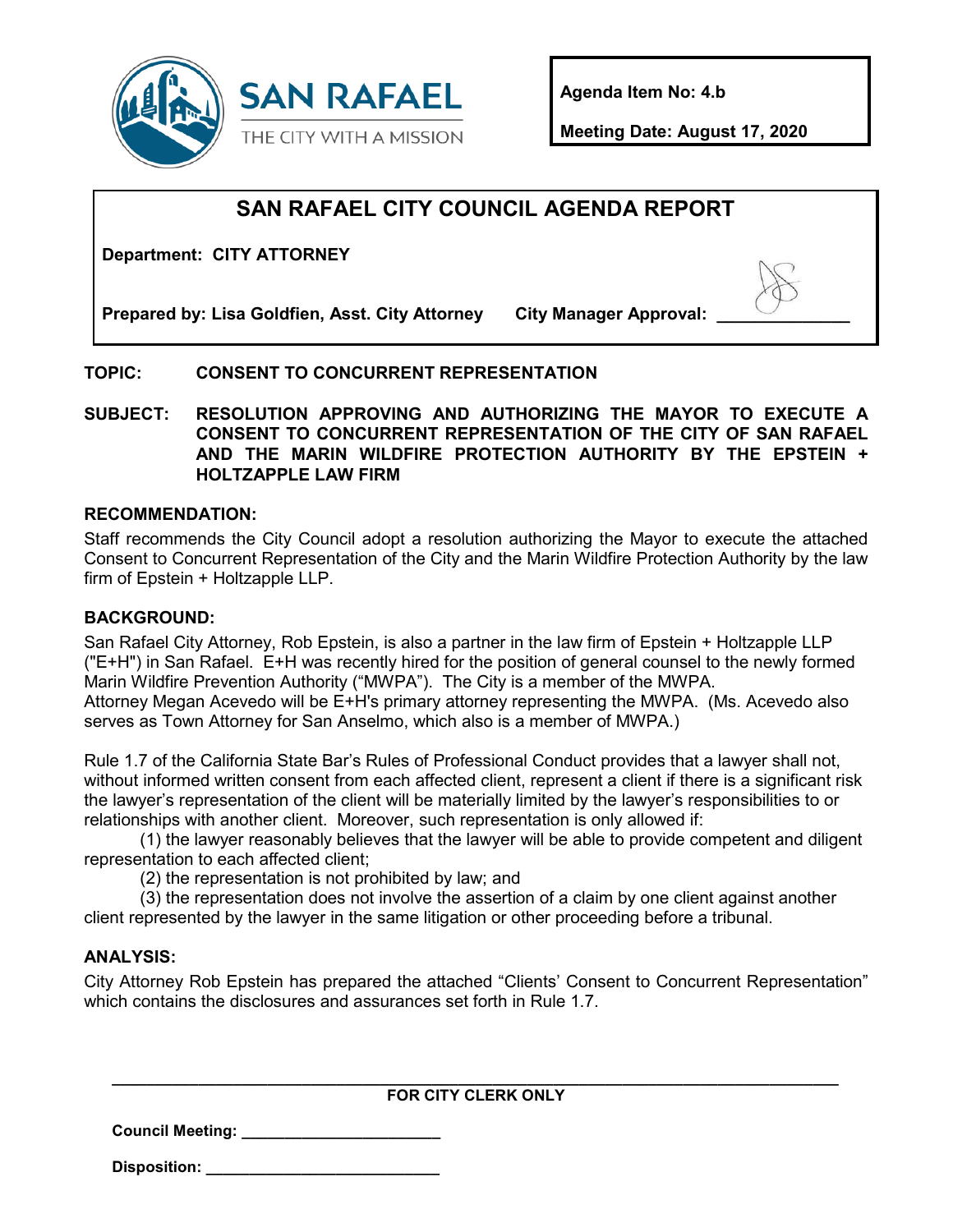# **SAN RAFAEL CITY COUNCIL AGENDA REPORT / Page: 2**

As explained in the Consent document, Mr. Epstein and E+H do not believe there is a "significant risk" that E+H's representation of MWPA and Mr. Epstein's representation of the City will be materially limited by their responsibilities to or relationships with either of the two entities. The Consent also confirms that Mr. Epstein and E+H will ensure that each entity's confidential information is not shared with the other entity, and that they are aware of no current conflict of interest between the two entities. If in the future, either E+H, Mr. Epstein, or the City concludes that a conflict of interest does exist, Mr. Epstein and E+H will take steps to eliminate that conflict.

Staff agrees that at present, there appears to be no conflict of interest between San Rafael and the MWPA that would limit the effectiveness of Rob Epstein's representation of San Rafael, and therefore recommends that the City Council authorize the Mayor to execute the Consent document.

### **FISCAL IMPACT:**

There is no fiscal impact associated with this action.

#### **OPTIONS:**

The City Council has the following options to consider on this matter:

- 1. Adopt the resolution approving the Consent to Concurrent Representation.
- 2. Do not adopt the resolution.
- 3. Direct staff to return with more information.

#### **RECOMMENDED ACTION:**

Adopt the resolution approving the Consent to Concurrent Representation.

#### **ATTACHMENTS:**

1. Resolution Approving and Authorizing the Mayor to Execute the Consent to Concurrent Representation with attachment: Clients' Consent to Concurrent Representation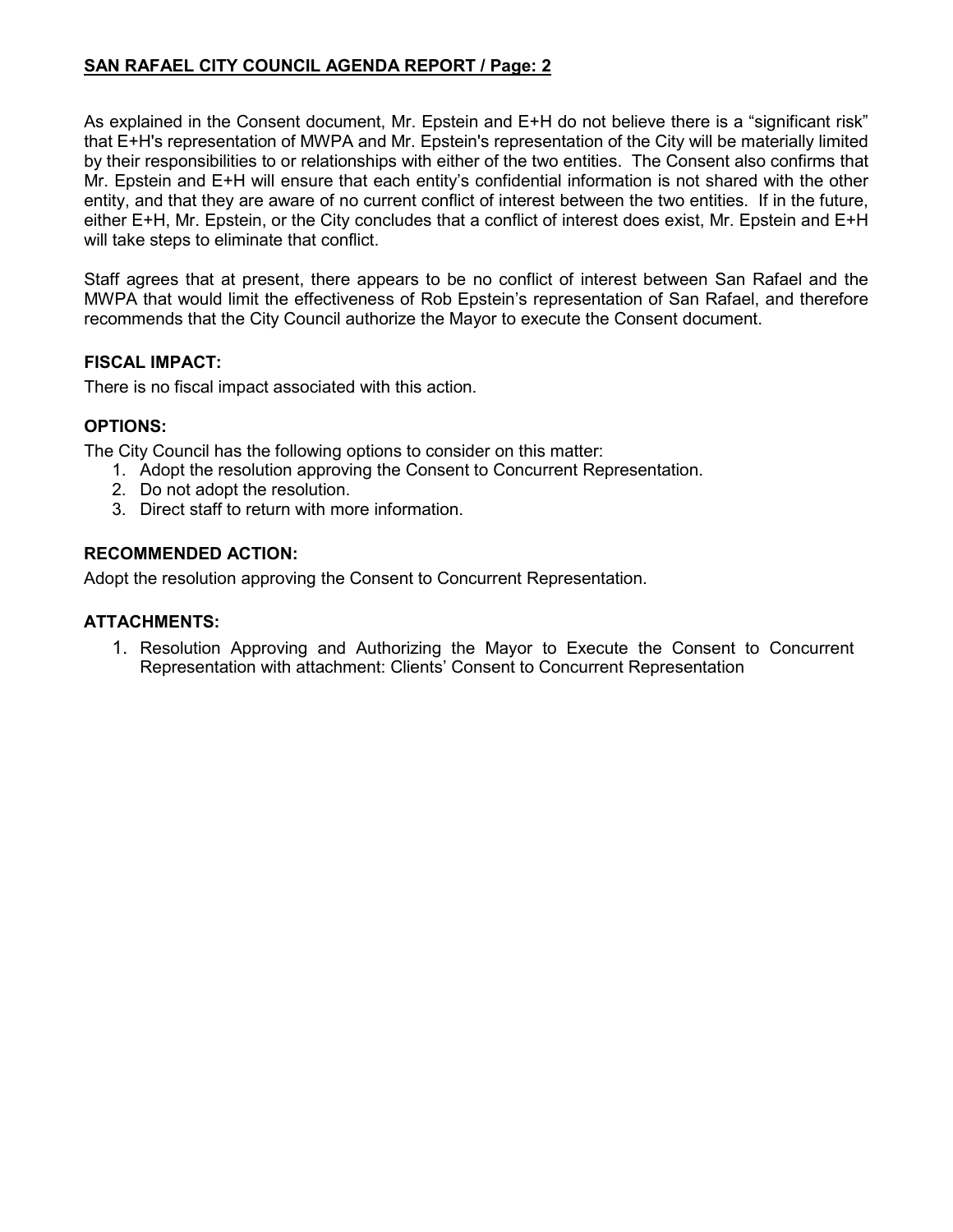#### **RESOLUTION NO.**

#### **RESOLUTION OF THE SAN RAFAEL CITY COUNCIL APPROVING AND AUTHORIZING THE MAYOR TO EXECUTE A CONSENT TO CONCURRENT REPRESENTATION OF THE CITY OF SAN RAFAEL AND THE MARIN WILDFIRE PROTECTION AUTHORITY BY THE EPSTEIN + HOLTZAPPLE LAW FIRM**

**WHEREAS,** San Rafael City Attorney Robert Epstein is also a partner in the law firm of Epstein + Holtzapple LLP ("E+H") in San Rafael; and

**WHEREAS**, E+H was recently hired for the position of general counsel to the newly formed Marin Wildfire Prevention Authority ("MWPA"), with attorney Megan Acevedo to act as E+H's primary attorney representing the MWPA; and

**WHEREAS,** the City of San Rafael is a member of the MWPA; and

**WHEREAS,** Rule 1.7 of the California State Bar's Rules of Professional Conduct provides that a lawyer shall not, without informed written consent from each affected client, represent a client if there is a significant risk the lawyer's representation of the client will be materially limited by the lawyer's responsibilities to or relationships with another client. Moreover, such representation is only allowed if:

- (1) the lawyer reasonably believes that the lawyer will be able to provide competent and diligent representation to each affected client;
- (2) the representation is not prohibited by law; and
- (3) the representation does not involve the assertion of a claim by one client against another client represented by the lawyer in the same litigation or other proceeding before a tribunal; and

**WHEREAS,** Mr. Epstein and E+H do not believe there is a "significant risk" that E+H's representation of MWPA and Mr. Epstein's representation of the City will be materially limited by their responsibilities to or relationships with either of the two entities, and the representation does not involve the assertion of a claim by one client against another client represented by the lawyer in the same litigation or other proceeding before a tribunal; and

**WHEREAS**, Mr. Epstein and E+H have confirmed that they will ensure that each entity's confidential information is not shared with the other entity; and

**WHEREAS,** Mr. Epstein and E+H have confirmed that they are aware of no current conflict of interest between the two entities; if in the future, either E+H, Mr. Epstein, or the City concludes that a conflict of interest does exist, Mr. Epstein and E+H will take steps to eliminate that conflict;

**NOW, THEREFORE IT IS HEREBY RESOLVED** that the City Council does hereby approve and authorize the Mayor to execute the attached "Clients' Consent to Concurrent Representation" of the City of San Rafael and the Marin Wildfire Protection Authority by Robert Epstein and the law firm of Epstein + Holtzapple LLP.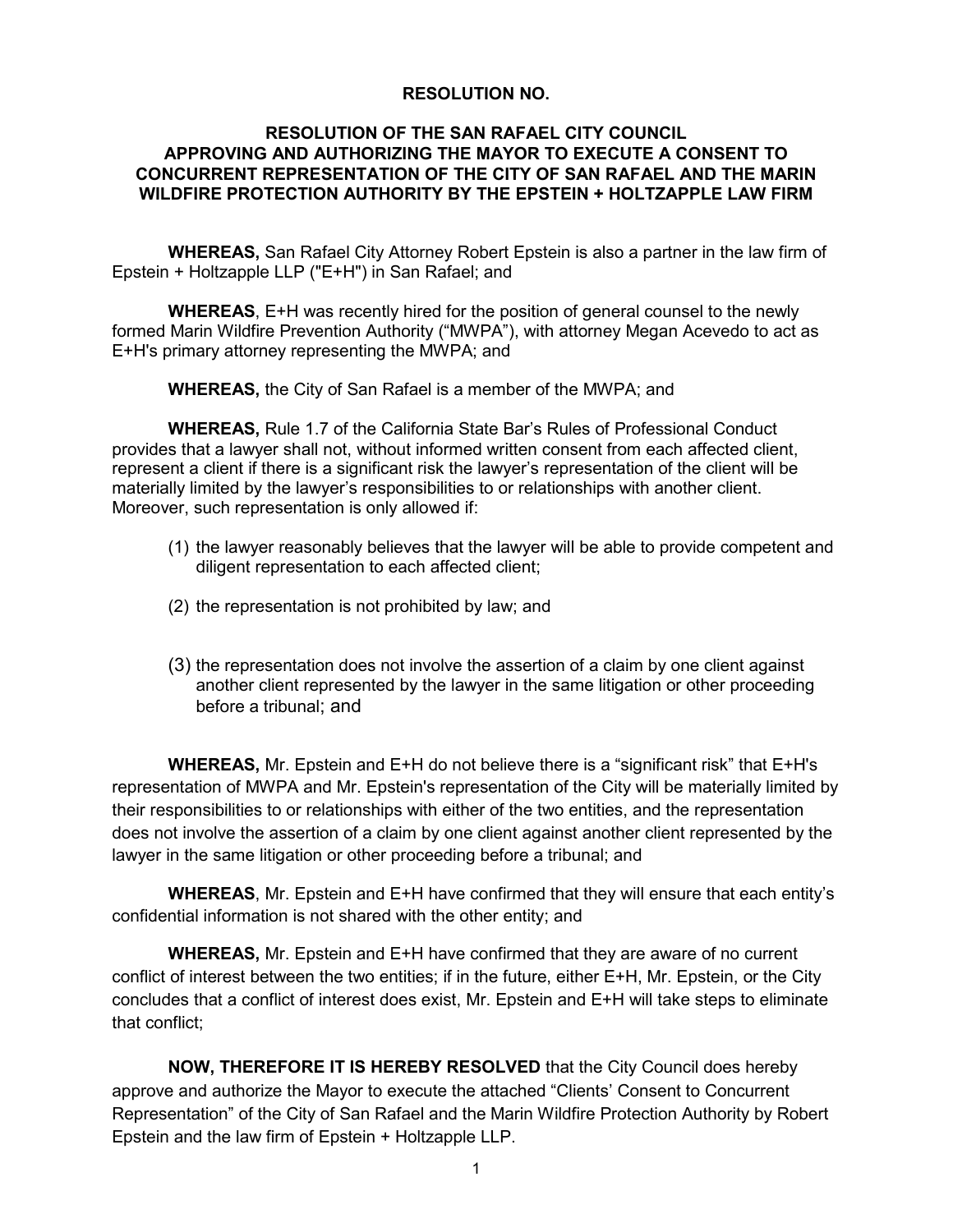**I, LINDSAY LARA,** Clerk of the City of San Rafael, do hereby certify that the foregoing resolution was duly and regularly introduced and adopted at a regular meeting of the Council of said City on the 17<sup>th</sup> day of August 2020, by the following vote, to wit:

AYES: COUNCILMEMBERS:

NOES: COUNCILMEMBERS:

ABSENT: COUNCILMEMBERS:

LINDSAY LARA, City Clerk

 $\overline{\phantom{a}}$  , where  $\overline{\phantom{a}}$  , where  $\overline{\phantom{a}}$  , where  $\overline{\phantom{a}}$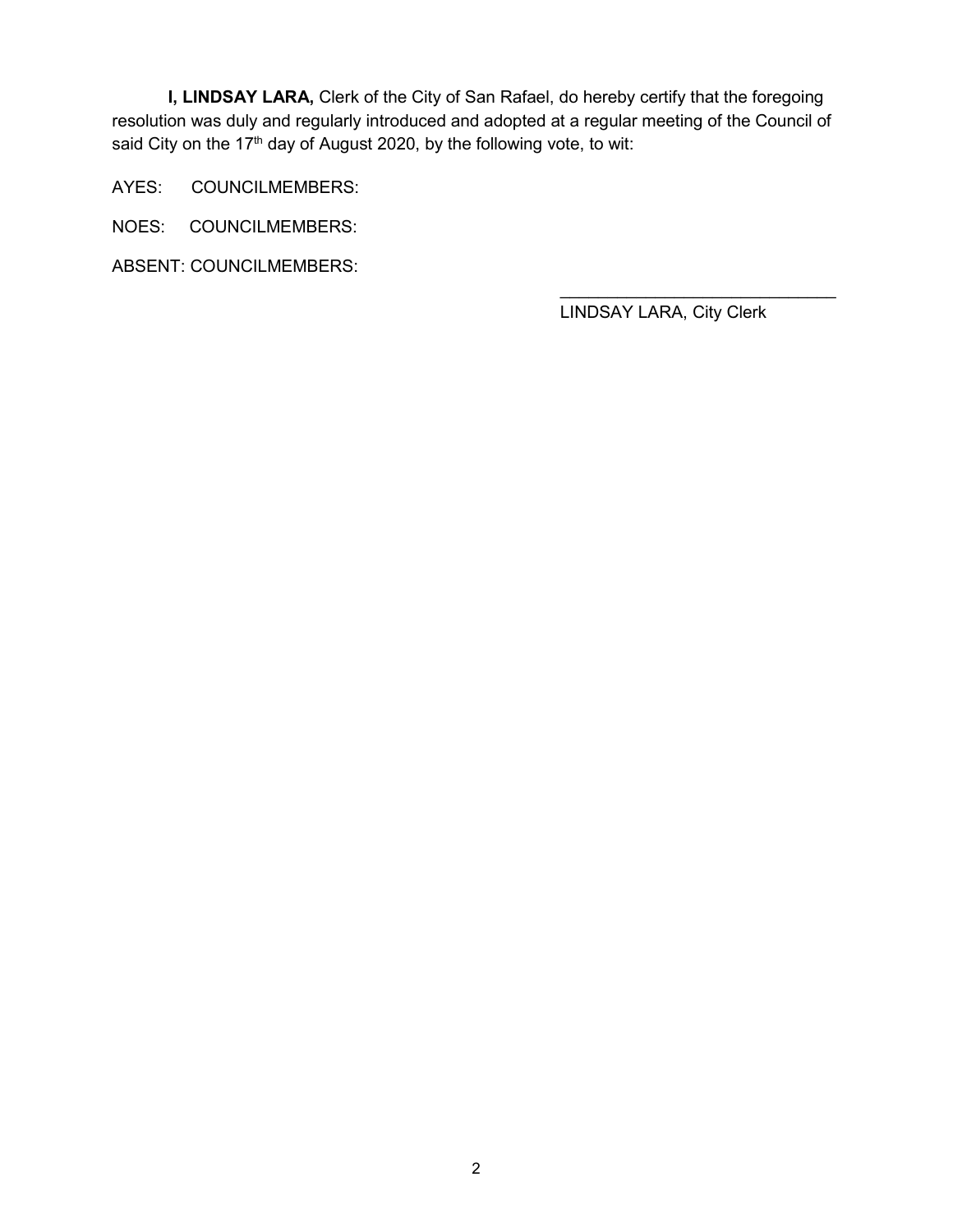#### **Clients' Consent to Concurrent Representation**

Epstein+ Holtzapple LLP ("the Firm") has been requested to represent the Marin Wildfire Prevention Authority ("MWPA"). Megan Acevedo will be the primary attorney working for the **MWPA.** 

Rob Epstein is a partner in the Firm. Mr. Epstein also serves as part-time City Attorney for the City of San Rafael ("the City"). We are seeking your consent to this concurrent representation.

Under Rule 1. 7 of the California Rules of Professional Conduct, a lawyer shall not, without informed written consent from each affected client, represent a client if there is a significant risk the lawyer's representation of the client will be materially limited by the lawyer's responsibilities to or relationships with another client. Pursuant to this rule, concurrent representation under such circumstances is permitted only if:

(1) the lawyer reasonably believes that the lawyer will be able to provide competent and diligent representation to each affected client;

(2) the representation is not prohibited by law; and

(3) the representation does not involve the assertion of a claim by one client against another client represented by the lawyer in the same litigation or other proceeding before a tribunal. (Cal. Bar RPC, Rule 1.7(d)).

The Firm and Mr. Epstein believe that the Firm's representation of MWPA and Mr. Epstein's representation of the City do not present such a "significant risk." Nevertheless, we note that the Firm believes that it will be able to provide competent and diligent representation to MWPA, while Mr. Epstein believes that he will be able to continue to provide competent and diligent representation to the City. This concurrent representation is permitted by law and does not involve the assertion of a claim by one client against the other in any proceeding before a tribunal.

We do not anticipate the Firm's representation of **MWPA** to interfere with the work that Mr. Epstein does for the City. Mr. Epstein will continue to serve as City Attorney and work closely with City staff and officials to offer advice on a broad range of legal issues that impact the City, including land use, emergency response, open meeting laws, and public contracting.

We similarly do not anticipate Mr. Epstein's representation of the City to interfere with the work that the Firm will do for MWPA. MWPA is a newly formed joint powers authority made up of 17 member agencies from across Marin, including the City. The Firm will serve as General Counsel for the MWPA and its Board of Directors. Ms. Acevedo will assist the Board and staff with legal issues related to government transparency, environmental compliance, and other questions that may arise as the Board develops and implements a comprehensive wildfire prevention and emergency preparedness plan for most of Marin County.